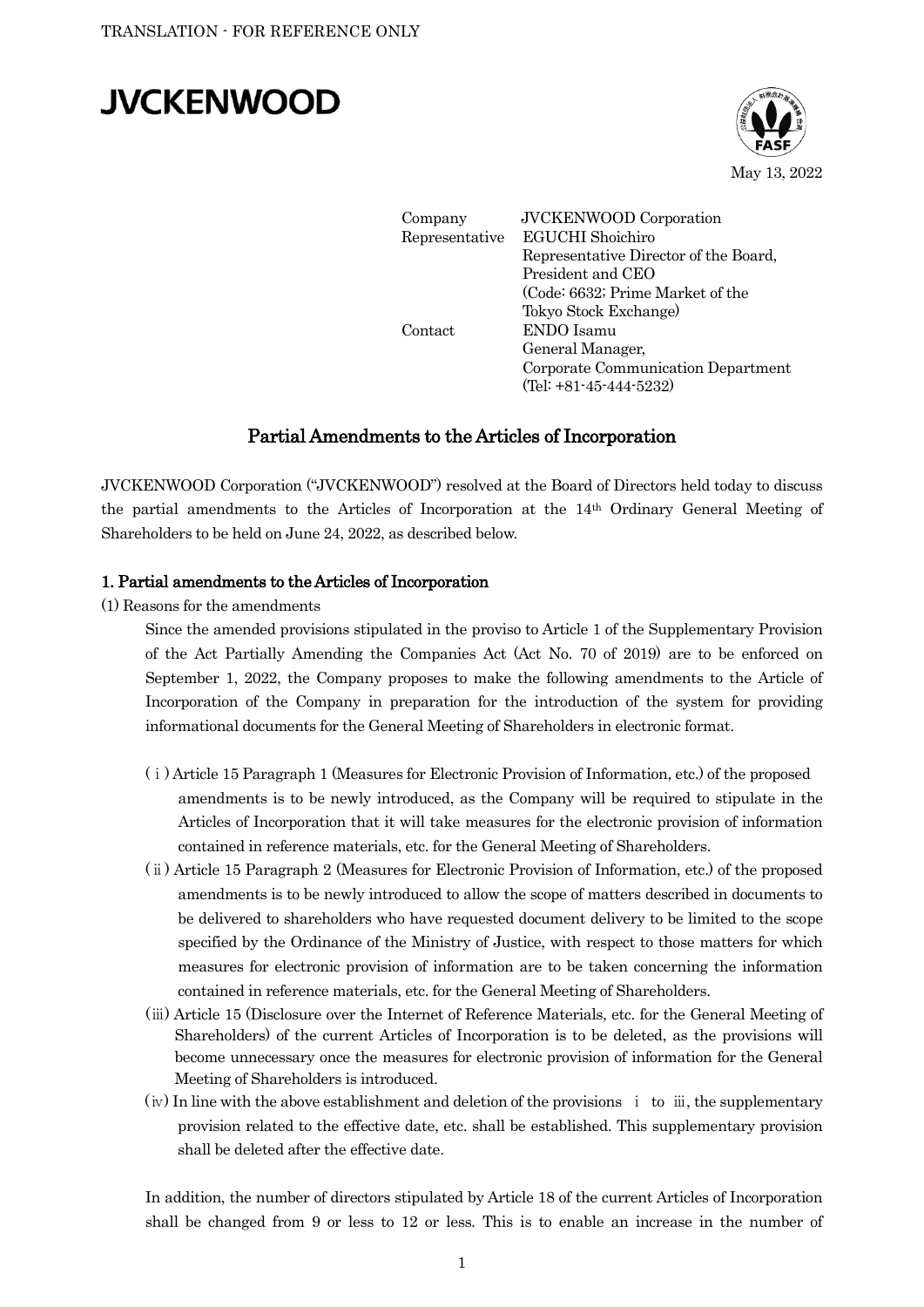independent external directors, etc. to strengthen the corporate governance system, including diversity, for the Company's continued business development and performance improvement in the future.

## (2) Amendment details

|                                                                                                                                                                                                                                                                                                                                                                                                                                                                                                                                                                                                                                                 | (Amendments parts are underlined)                                                                                                                                                                                                                                                                                                                                                                                                    |
|-------------------------------------------------------------------------------------------------------------------------------------------------------------------------------------------------------------------------------------------------------------------------------------------------------------------------------------------------------------------------------------------------------------------------------------------------------------------------------------------------------------------------------------------------------------------------------------------------------------------------------------------------|--------------------------------------------------------------------------------------------------------------------------------------------------------------------------------------------------------------------------------------------------------------------------------------------------------------------------------------------------------------------------------------------------------------------------------------|
| Current Articles of Incorporation                                                                                                                                                                                                                                                                                                                                                                                                                                                                                                                                                                                                               | Proposed Amendment                                                                                                                                                                                                                                                                                                                                                                                                                   |
| Article 1 - Article 14 (Provisions omitted)                                                                                                                                                                                                                                                                                                                                                                                                                                                                                                                                                                                                     | (Same as present)                                                                                                                                                                                                                                                                                                                                                                                                                    |
| (Disclosure over the Internet of Reference<br>Materials,<br>for<br>General<br>Meeting<br>etc.<br>Shareholders)<br>Article 15: When convening the General Meeting<br>of Shareholders, the Company may<br>to have<br>provided<br>deemed<br>be<br>shareholders<br>with<br>necessary<br>information that should be described<br>or presented in statutory documents,<br>including reference materials for<br>General Meeting of Shareholders,<br>business reports, non-consolidated<br>and consolidated financial reports, if<br>they are disclosed via the Internet in<br>accordance with the ministerial<br>ordinance of the Ministry of Justice. | (Deleted)                                                                                                                                                                                                                                                                                                                                                                                                                            |
| (Newly established)<br>(Newly established)                                                                                                                                                                                                                                                                                                                                                                                                                                                                                                                                                                                                      | Provision<br>for<br>Electronic<br>(Measures<br>$\circ$ f<br>Information, etc.)<br>Article 15: When convening a General Meeting<br>of shareholders, the Company shall<br>take measures for the electronic<br>provision of information contained<br>in reference materials, etc. for<br>General Meetings of Shareholders.                                                                                                              |
| Article 16 - Article 17 (Provisions omitted)                                                                                                                                                                                                                                                                                                                                                                                                                                                                                                                                                                                                    | 2. With respect to all or part of the<br>matters for which measures for<br>electronic provision of information<br>are to be taken as specified by the<br>Ordinance of the Ministry of<br>Justice, the Company shall not be<br>required to include such matters in<br>the documents to be delivered to<br>shareholders who have made a<br>request for document delivery by<br>the record date for voting rights.<br>(Same as present) |
|                                                                                                                                                                                                                                                                                                                                                                                                                                                                                                                                                                                                                                                 |                                                                                                                                                                                                                                                                                                                                                                                                                                      |

(Continued on the next page)